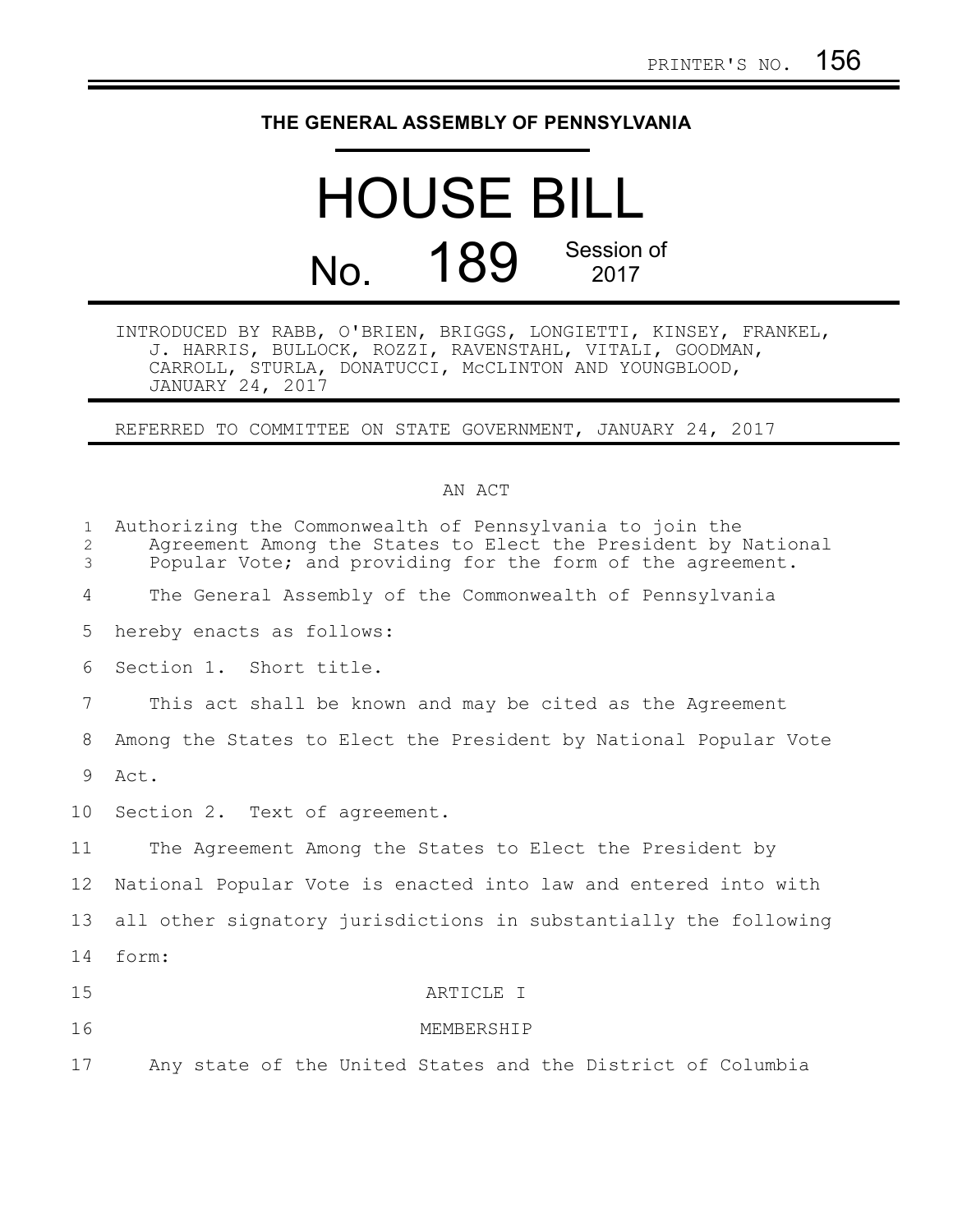may become a member of this agreement by enacting this agreement. ARTICLE II RIGHT OF THE PEOPLE IN MEMBER STATES TO VOTE FOR PRESIDENT AND VICE PRESIDENT Each member state shall conduct a statewide popular election for President and Vice President of the United States. ARTICLE III MANNER OF APPOINTING PRESIDENTIAL ELECTORS IN MEMBER STATES Prior to the time set by law for the meeting and voting by the presidential electors, the chief election official of each member state shall determine the number of votes for each presidential slate in each state of the United States and in the District of Columbia where votes have been cast in a statewide popular election and shall add the votes together to produce a national popular vote total for each presidential slate. The chief election official of each member state shall designate the presidential slate with the largest national popular vote total as the national popular vote winner. The presidential elector certifying official of each member state shall certify the appointment in that official's own state of the elector slate nominated in that state in association with the national popular vote winner. At least six days before the day fixed by law for the meeting and voting by the presidential electors, each member state shall make a final determination of the number of popular votes cast in the state for each presidential slate and shall communicate an official statement of the determination within 24 hours to the chief election official of each other member state. 1 2 3 4 5 6 7 8 9 10 11 12 13 14 15 16 17 18 19 20 21 22 23 24 25 26 27 28 29 30

20170HB0189PN0156 - 2 -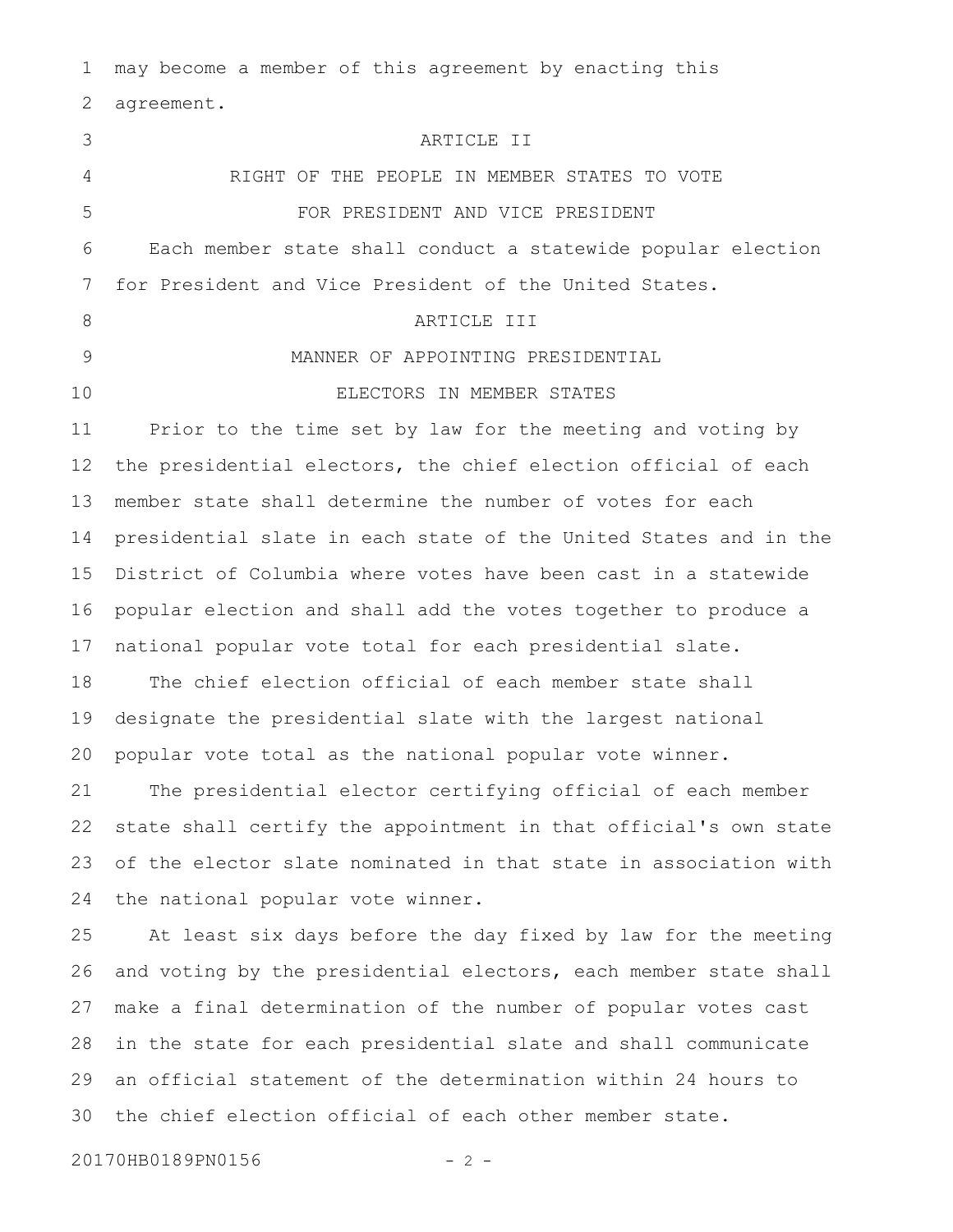The chief election official of each member state shall treat as conclusive an official statement containing the number of popular votes in a state for each presidential slate made by the day established by Federal law for making a state's final determination as to the counting of electoral votes by Congress. In event of a tie for the national popular vote winner, the presidential elector certifying official of each member state shall certify the appointment of the elector slate nominated in association with the presidential slate receiving the largest number of popular votes within that official's own state. If, for any reason, the number of presidential electors nominated in a member state in association with the national popular vote winner is less than or greater than that state's number of electoral votes, the presidential candidate on the presidential slate that has been designated as the national popular vote winner shall have the power to nominate the presidential electors for that state and that state's presidential elector certifying official shall certify the appointment of such nominees. The chief election official of each member state shall immediately release to the public all vote counts or statements of votes as they are determined or obtained. This article shall govern the appointment of presidential electors in each member state in any year that this agreement is, on July 20, in effect in states cumulatively possessing a majority of the electoral votes. ARTICLE IV OTHER PROVISIONS This agreement shall take effect when states cumulatively possessing a majority of the electoral votes have enacted this 1 2 3 4 5 6 7 8 9 10 11 12 13 14 15 16 17 18 19 20 21 22 23 24 25 26 27 28 29 30

20170HB0189PN0156 - 3 -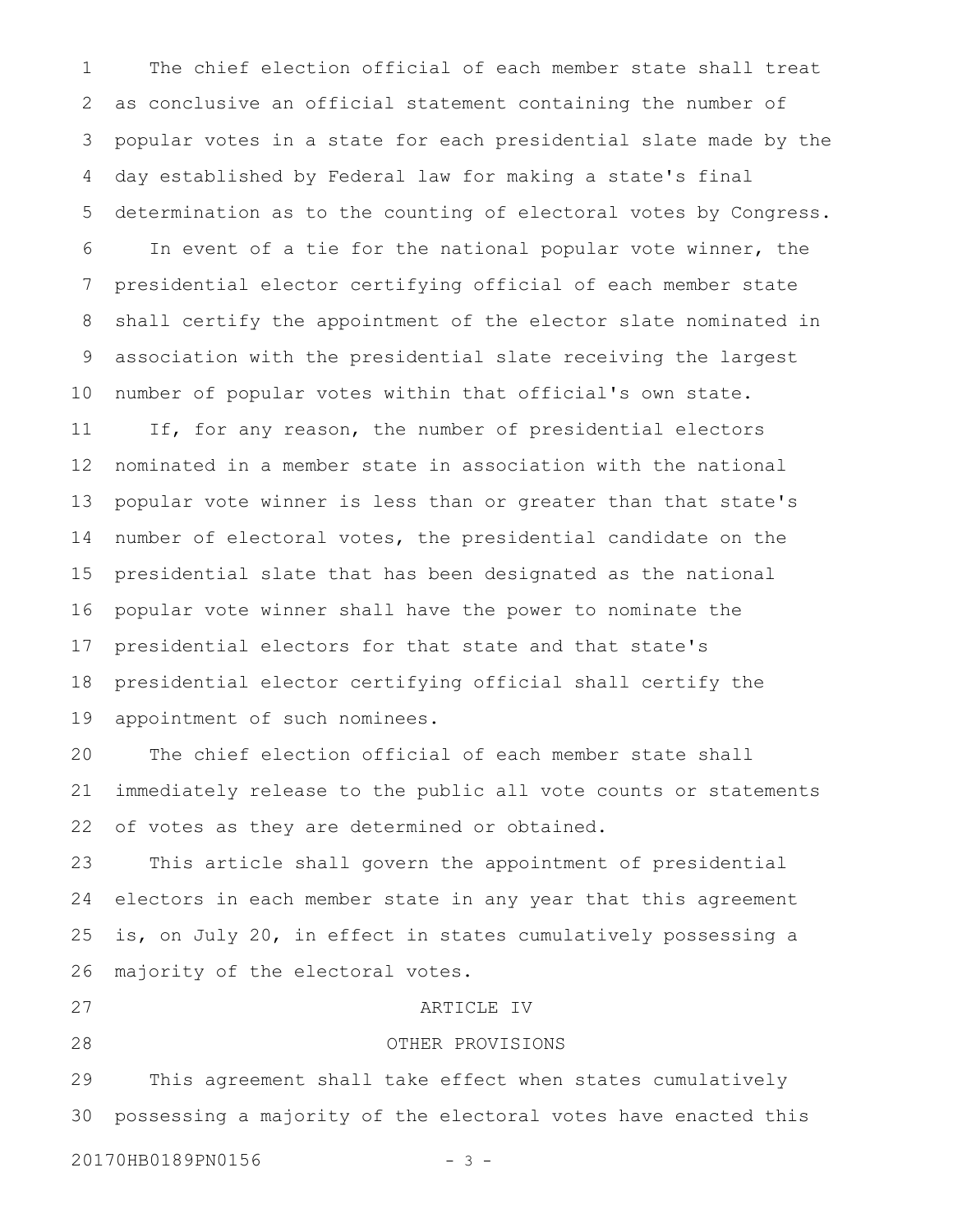agreement in substantially the same form and the enactments by each state have taken effect in those states. 1 2

A member state may withdraw from this agreement, except that a withdrawal occurring six months or less before the end of a President's term shall not become effective until a President or Vice President shall have been qualified to serve the next term. The chief executive of each member state shall promptly notify the chief executive of all other states of when this agreement has been enacted and has taken effect in that official's state, when the state has withdrawn from this agreement and when this agreement takes effect generally. This agreement shall terminate if the electoral college is abolished. If any provision of this agreement is held invalid, the remaining provisions shall not be affected. ARTICLE V DEFINITIONS For purposes of this agreement, "Chief election official" shall mean the state official or body that is authorized to certify the total number of popular votes for each presidential slate; "Chief executive" shall mean the Governor of a state of the United States or the Mayor of the District of Columbia; "Elector slate" shall mean a slate of candidates who have been nominated in a state for the position of presidential elector in association with a presidential slate; "Presidential elector" shall mean an elector for President and Vice President of the United States; "Presidential elector certifying official" shall mean the state official or body that is authorized to certify the 20170HB0189PN0156 - 4 -3 4 5 6 7 8 9 10 11 12 13 14 15 16 17 18 19 20 21 22 23 24 25 26 27 28 29 30